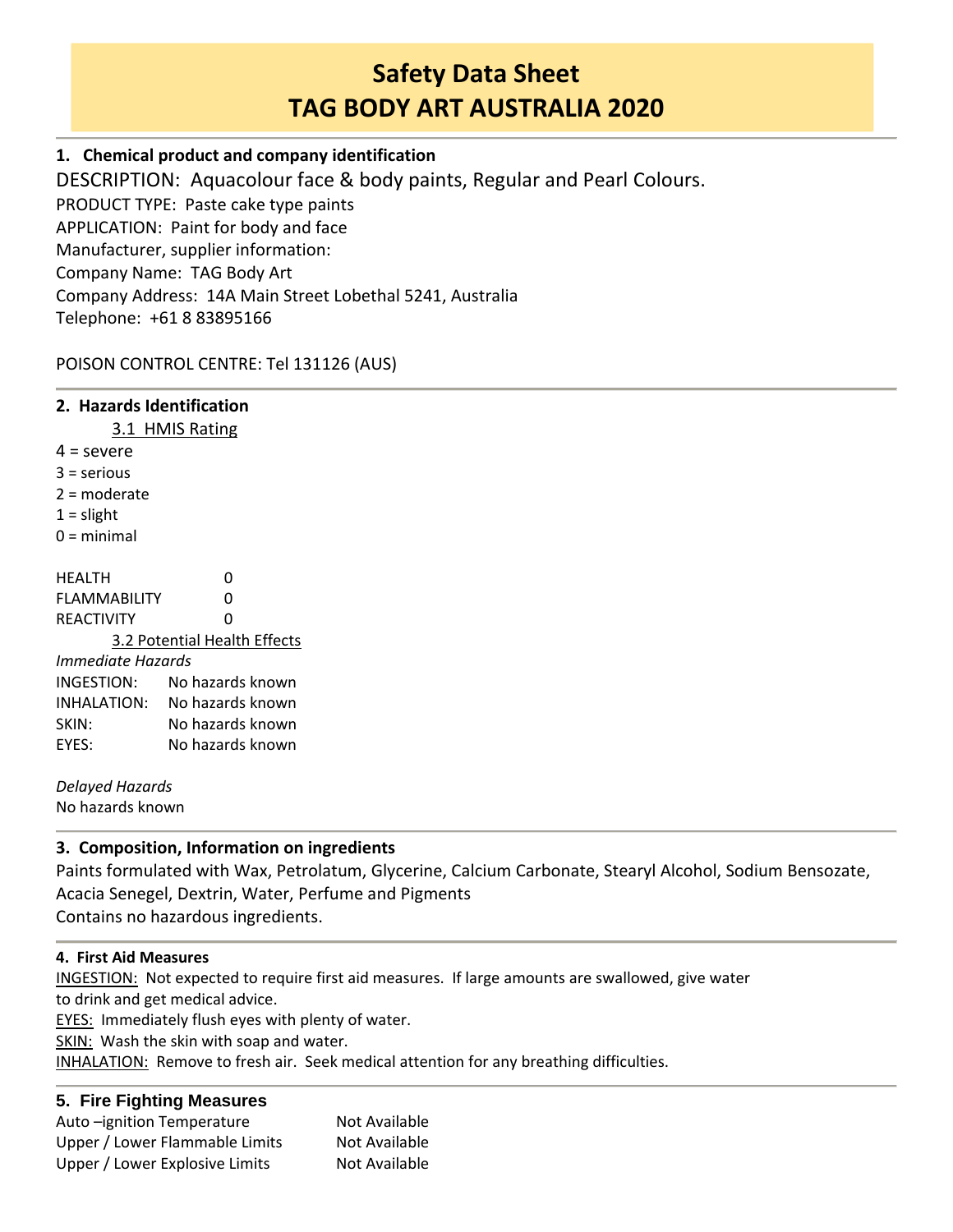## **6. Accidental Release Measures**

Protective Measures: Children under 6 years should use with adult supervision.

#### **7. Handling and Storage**

7.1 Handling Handle in accordance with good industrial hygiene and safety practices. 7.2 Storage Store in a cool, dry place.

#### **8. Exposure Controls / Personal Protection**

8.1 Exposure Controls No specific control measures necessary under normal conditions of use. 8.2 Personal Protection No special protection necessary. 8.3 Exposure Guidelines None established.

#### **9. Physical and Chemical Properties**

| <b>Percent Volatiles</b>                | <1.5% Water          |
|-----------------------------------------|----------------------|
| PH @ 20                                 | -------              |
| <b>Specific Gravity</b>                 | $1.70 \pm 0.30$ g/ml |
| Appearance                              | <b>Colours Solid</b> |
| Auto - ignition Temperature             | Not available        |
| <b>Melting Point</b>                    | $>250^{\circ}$ C     |
| Vapour Density (Air $=1$ )              | .                    |
| Vapour Pressure hPA @20                 | $N/A$ kg/cm          |
| Evaporation Rate (Butyl Acetare = $1$ ) | Not Available        |
| Upper/Lower Explosive Limits, % by Vol  | Not Available        |
| Upper/Lower Flammable Limits            | Not Available        |
| <b>Flash Point</b>                      | $>150^{\circ}$ C     |
| <b>Freezing Point</b>                   | ---------            |
| Odour                                   | Mild, Fruity         |
| Odour Threshold .ppm                    | Not available        |
| Solubility in Waer                      | Soluble              |
| Coefficient of Water/ Oil Distribution  | Not Available        |
|                                         |                      |

#### **10. Stability and Reactivity**

Normally Stable Conditions to avoid: Over exposure to water, or too wet Incompatibilities: None Known Decomposition Products may include: Calcium Oxide, Water, Carbon Dioxide Hazardous polymerization: Will not occur Other Hazards: None Known